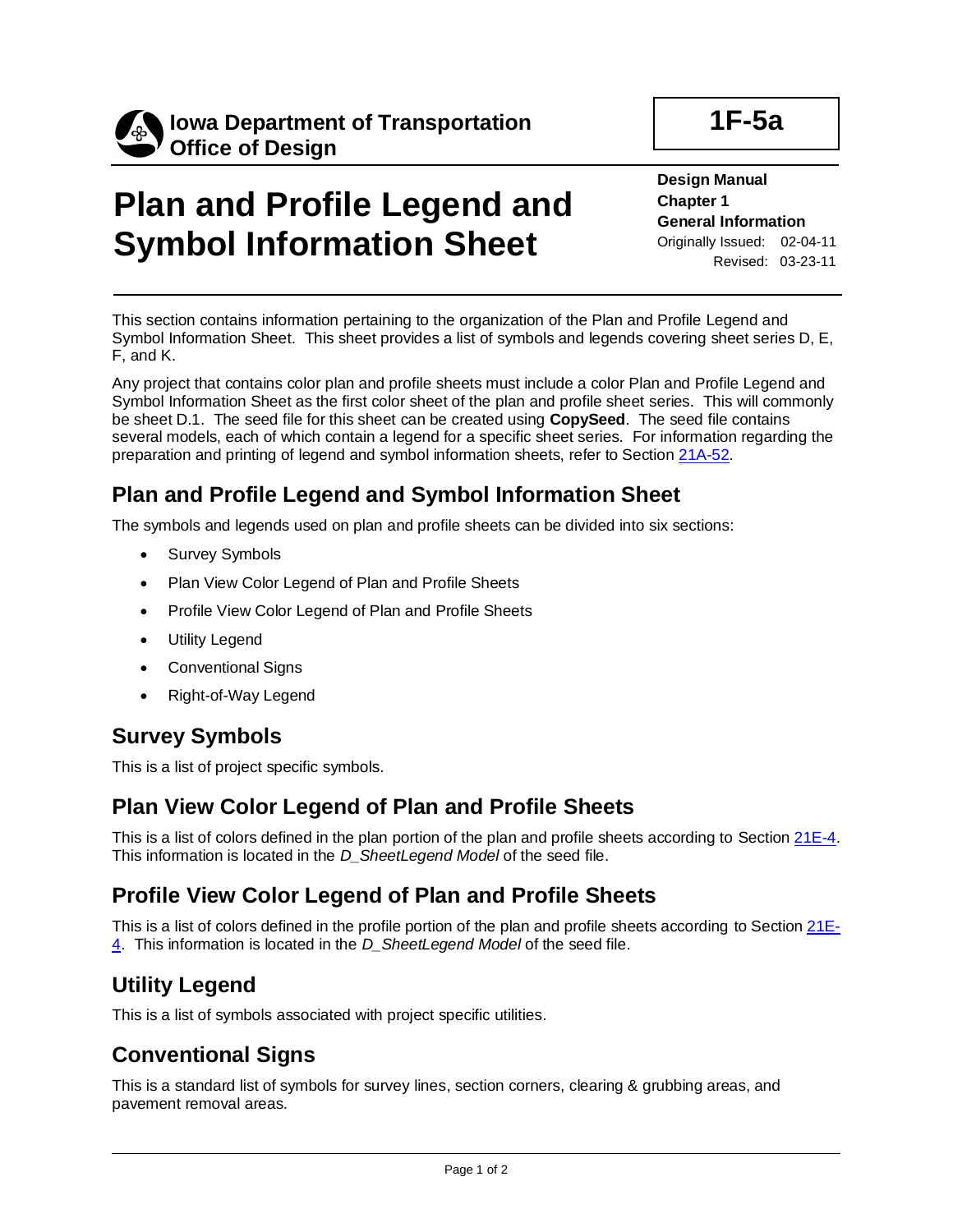#### **Right-of-Way Legend**

This is a standard list of symbols associated with right-of-way. Symbols in this list include existing and proposed right-of-way easements, borrows, excesses, property lines, and access control.

**NOTE:** Designers must input survey symbols and a utility legend that are specific to the current project. This may or may not include the entire surveyed area.

#### **Example**

Plan and Profile Legend And Symbol [Information](01f-05/PlanAndProfileLegendAndSymbolInforamtionSheetSample.pdf) Sheet Sample